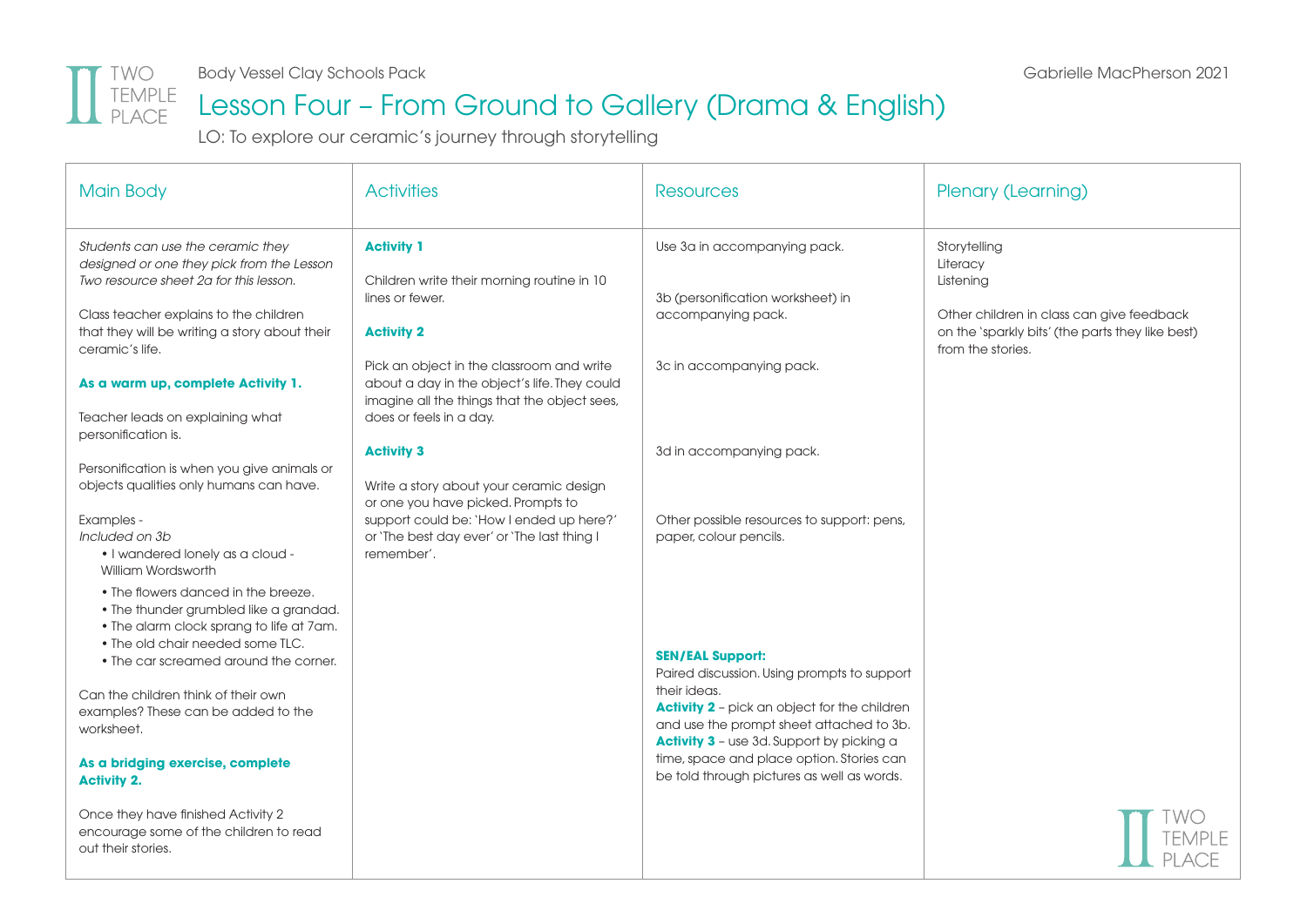

Body Vessel Clay Schools Pack Gabrielle MacPherson 2021

#### Lesson Four – From Ground to Gallery (Drama & English) *Continued*

LO: To explore our ceramic's journey through storytelling

| <b>Main Body Continued</b>                                                                                                                                       | <b>Main Body Continued</b>                                                                                          |  |
|------------------------------------------------------------------------------------------------------------------------------------------------------------------|---------------------------------------------------------------------------------------------------------------------|--|
| Q. Can you describe your object's<br>identity?                                                                                                                   | Some children read out their stories to the<br>class.                                                               |  |
| $\bullet$ Age<br>· Background<br>• Personality<br>$\bullet$ Likes<br>• Dislikes                                                                                  | Q. What does this tell us about the<br>origins of the ceramic?<br>Q. What does it tell us about you, the<br>artist? |  |
| <b>Main body is Activity 3</b>                                                                                                                                   |                                                                                                                     |  |
| Class teacher to lead on where the<br>children will set the ceramic. This should be<br>informed by their identity and what they<br>explored in previous lessons. |                                                                                                                     |  |
| $\bullet$ Time<br>Past eg. 1666<br>Present eg. 2022<br>Future eg. 3671                                                                                           |                                                                                                                     |  |
| • Space<br>Eg. a car<br>A house<br>A gallery                                                                                                                     |                                                                                                                     |  |
| • Place<br>Eg. England<br>Iceland<br>Lagos                                                                                                                       |                                                                                                                     |  |
|                                                                                                                                                                  |                                                                                                                     |  |
|                                                                                                                                                                  |                                                                                                                     |  |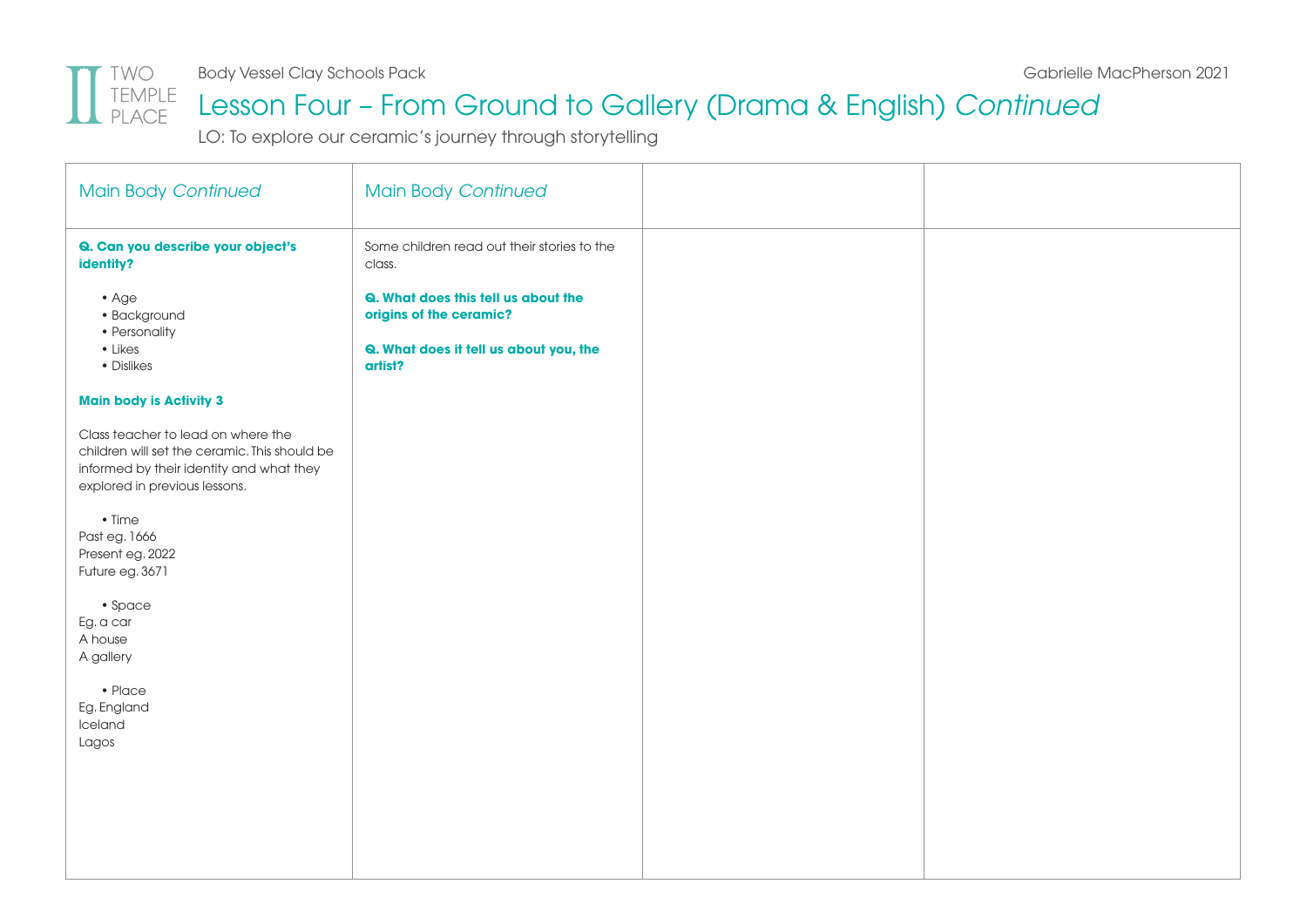**Body Vessel Clay Schools Pack** 

## **3a Morning Routine Worksheet**

| .            |  |
|--------------|--|
|              |  |
|              |  |
|              |  |
|              |  |
|              |  |
| $••••••••••$ |  |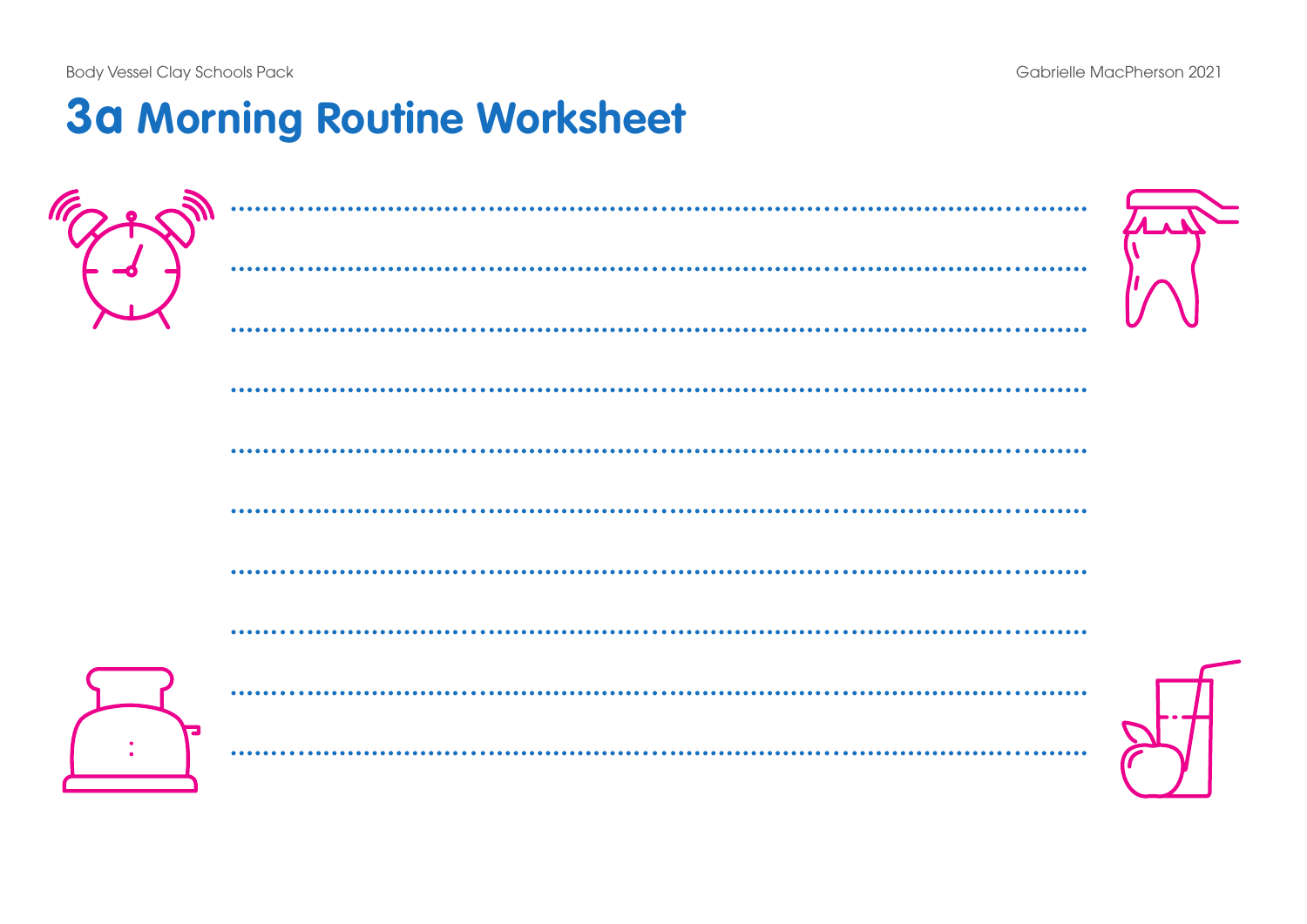Body Vessel Clay Schools Pack Gabrielle MacPherson 2021

#### **3b Personification Worksheet**

**I wandered lonely as a cloud - William Wordsworth**

**The flowers danced in the breeze.**

**The thunder grumbled like a grandad**

**The alarm clock sprang to life at 7am.**

**The old chair needed some TLC.**

**The car screamed around the corner.**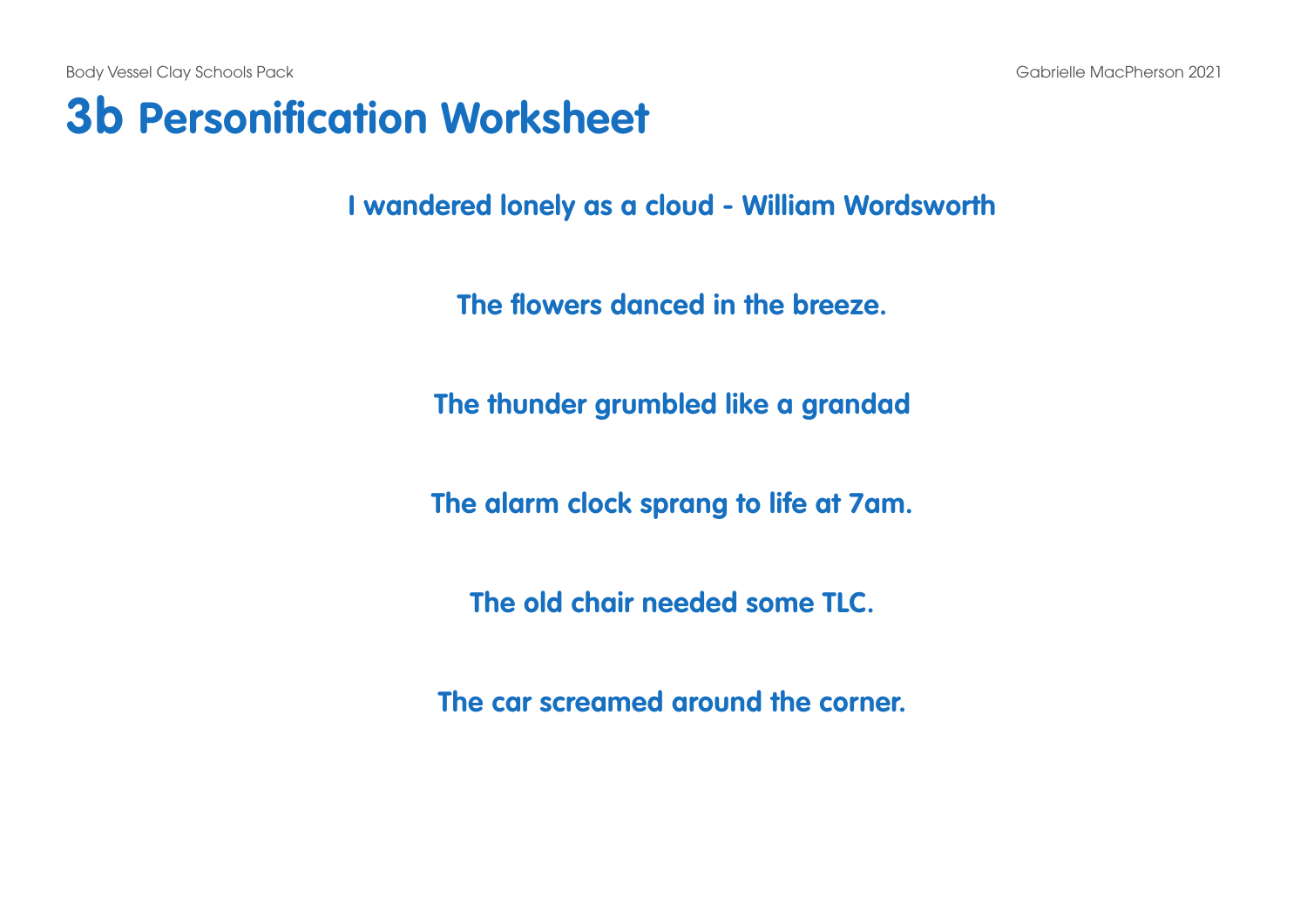Body Vessel Clay Schools Pack and the control of the Schools Pack Gabrielle MacPherson 2021

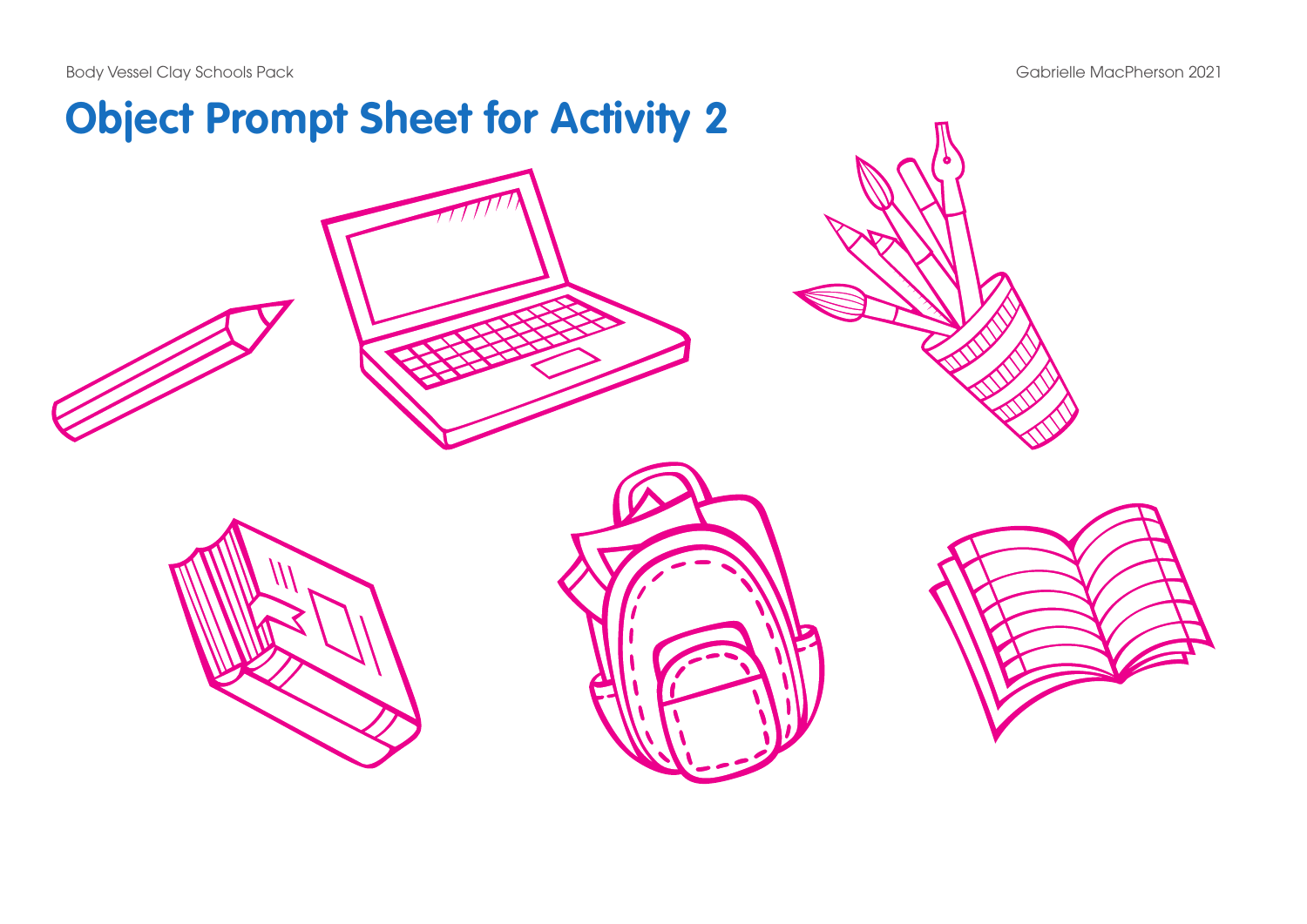## 3c A day in the life of our object Worksheet